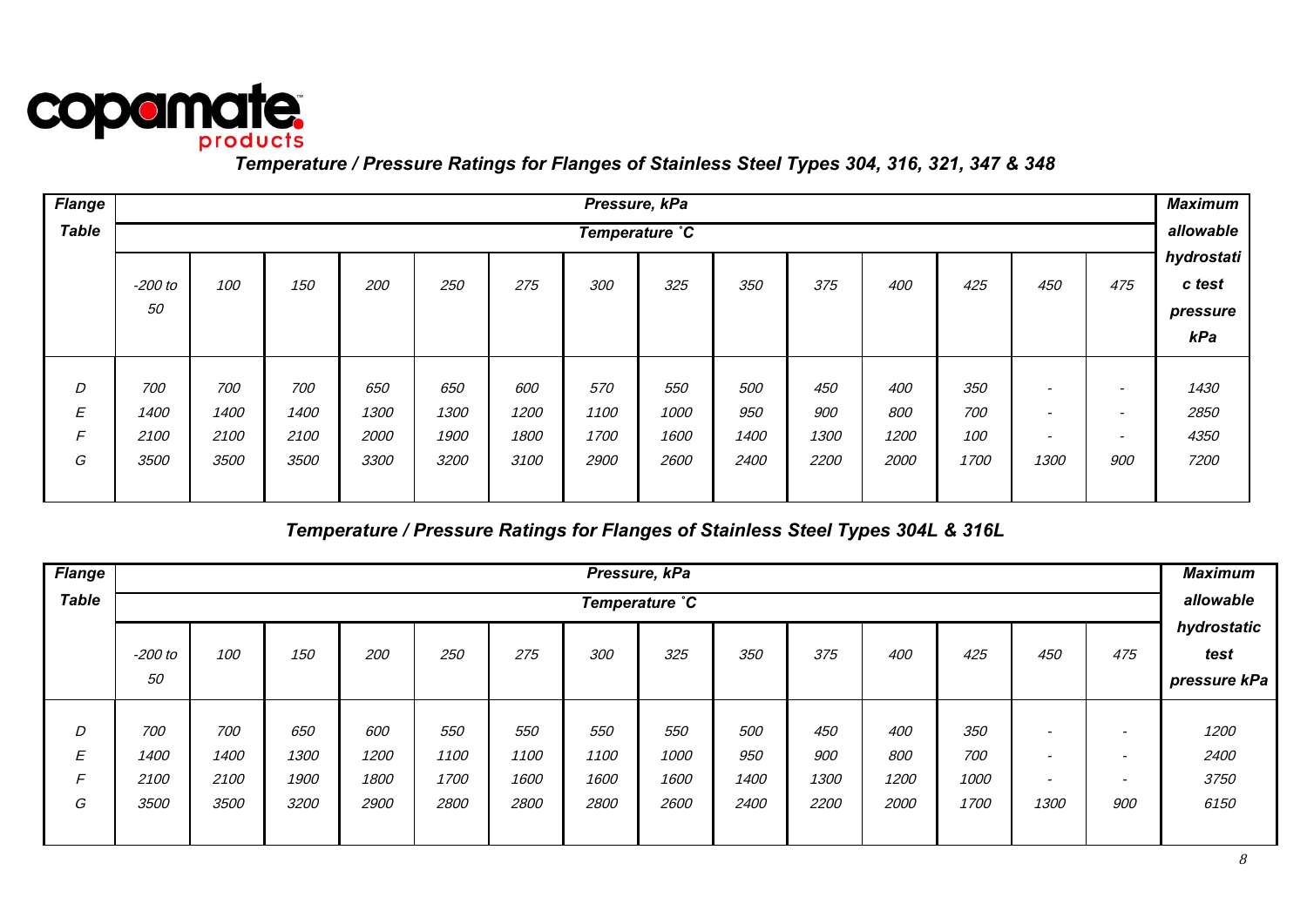

### **Temperature / Pressure Ratings for Flanges of Ductile Iron**

| <b>Flange</b><br><b>Table</b> |                 |      |      | Temperature °C |      |      |      | <b>Maximum</b><br>allowable<br>hydrostatic<br>test<br>pressure |
|-------------------------------|-----------------|------|------|----------------|------|------|------|----------------------------------------------------------------|
|                               | $-18$ To<br>232 | 250  | 275  | 300            | 325  | 350  | 375  | <b>KPA</b>                                                     |
| D                             | 700             | 660  | 610  | 570            | 540  | 490  | 440  | 1400                                                           |
| E                             | 1400            | 1300 | 1200 | 1100           | 1000 | 950  | 900  | 2800                                                           |
| F                             | 2100            | 2000 | 1800 | 1700           | 1600 | 1400 | 1300 | 4200                                                           |
| Н                             | 3500            | 3300 | 3100 | 2900           | 2600 | 2400 | 2200 | 7000                                                           |

### **Temperature / Pressure Ratings for Flanges of Copper Alloy DN 15 to DN 80 Inclusive**

| <b>Maximum</b> |                  |              |      |                |      |      |      |                                 |  |  |  |  |  |  |  |
|----------------|------------------|--------------|------|----------------|------|------|------|---------------------------------|--|--|--|--|--|--|--|
| <b>Flange</b>  |                  | <b>Brass</b> |      |                |      |      |      |                                 |  |  |  |  |  |  |  |
| <b>Table</b>   |                  |              |      | Temperature °C |      |      |      | hydrostatic<br>test<br>pressure |  |  |  |  |  |  |  |
|                | $-200$ to<br>120 | 150          | 175  | 200            | 225  | 232  | 250  | <b>KPA</b>                      |  |  |  |  |  |  |  |
| A              | 350              | 170          | 170  | 170            | 170  | 170  |      | 525                             |  |  |  |  |  |  |  |
| D              | 700              | 650          | 650  | 570            | 500  | 450  | 400  | 1050                            |  |  |  |  |  |  |  |
| E              | 1400             | 1400         | 1400 | 1200           | 1000 | 900  | 750  | 2100                            |  |  |  |  |  |  |  |
| F              | 2100             | 2100         | 2100 | 1800           | 1400 | 1350 | 1200 | 3150                            |  |  |  |  |  |  |  |
| H              | 3500             | 3500         | 3500 | 2900           | 2400 | 2300 | 1900 | 5250                            |  |  |  |  |  |  |  |
| J              | 3800             | 3600         | 3600 | 3100           | 2800 | 2700 | 2500 | 5700                            |  |  |  |  |  |  |  |
| Κ              | 4800             | 4600         | 4600 | 4000           | 3600 | 3500 | 3200 | 7200                            |  |  |  |  |  |  |  |

### **Temperature / Pressure Ratings for Flanges of Copper Alloy DN 90 and Larger**

|                               |              | Pressure kPa                                                   |               |      |                |      |      |      |      |                          |  |  |  |  |  |  |
|-------------------------------|--------------|----------------------------------------------------------------|---------------|------|----------------|------|------|------|------|--------------------------|--|--|--|--|--|--|
| <b>Flange</b><br><b>Table</b> |              |                                                                |               |      | Temperature °C |      |      |      |      | allowable<br>hydrostatic |  |  |  |  |  |  |
|                               |              | -200 to 120                                                    |               | 150  | 175            | 200  | 225  | 232  | 250  | test<br>pressure         |  |  |  |  |  |  |
|                               |              | <b>Nominal Size</b>                                            |               |      |                |      |      |      |      |                          |  |  |  |  |  |  |
|                               | <b>DN90</b>  | <b>DN250</b><br><b>DN650</b>                                   |               |      |                |      |      |      |      |                          |  |  |  |  |  |  |
|                               | to           | <b>DN 90 to DN 200</b><br>to<br>to                             |               |      |                |      |      |      |      |                          |  |  |  |  |  |  |
|                               | <b>DN200</b> | <b>DN 600</b>                                                  | <b>DN1200</b> |      |                |      |      |      |      | <b>KPA</b>               |  |  |  |  |  |  |
| A                             | 350          | 350                                                            |               | 170  | 170            | 170  | 170  | 170  |      | 525                      |  |  |  |  |  |  |
| D                             | 700          | 700                                                            |               | 650  | 600            | 550  | 500  | 450  | 400  | 1050                     |  |  |  |  |  |  |
| E                             | 1200         | 1200                                                           |               | 1100 | 1100           | 950  | 850  | 800  | 750  | 1800                     |  |  |  |  |  |  |
| F                             | 1700         | 1700                                                           |               | 1700 | 1500           | 1400 | 1200 | 1250 | 1100 | 2550                     |  |  |  |  |  |  |
| Н                             | 2800         | 2800                                                           |               | 2600 | 2400           | 2200 | 2000 | 1900 | 1800 | 4200                     |  |  |  |  |  |  |
| J                             | 3800         | 3600<br>3400<br>2800<br>2700<br>2500<br>3100<br>$\blacksquare$ |               |      |                |      |      |      |      |                          |  |  |  |  |  |  |
| Κ                             | 4800         |                                                                |               | 4600 | 4300           | 3900 | 3600 | 3500 | 3200 | 7200                     |  |  |  |  |  |  |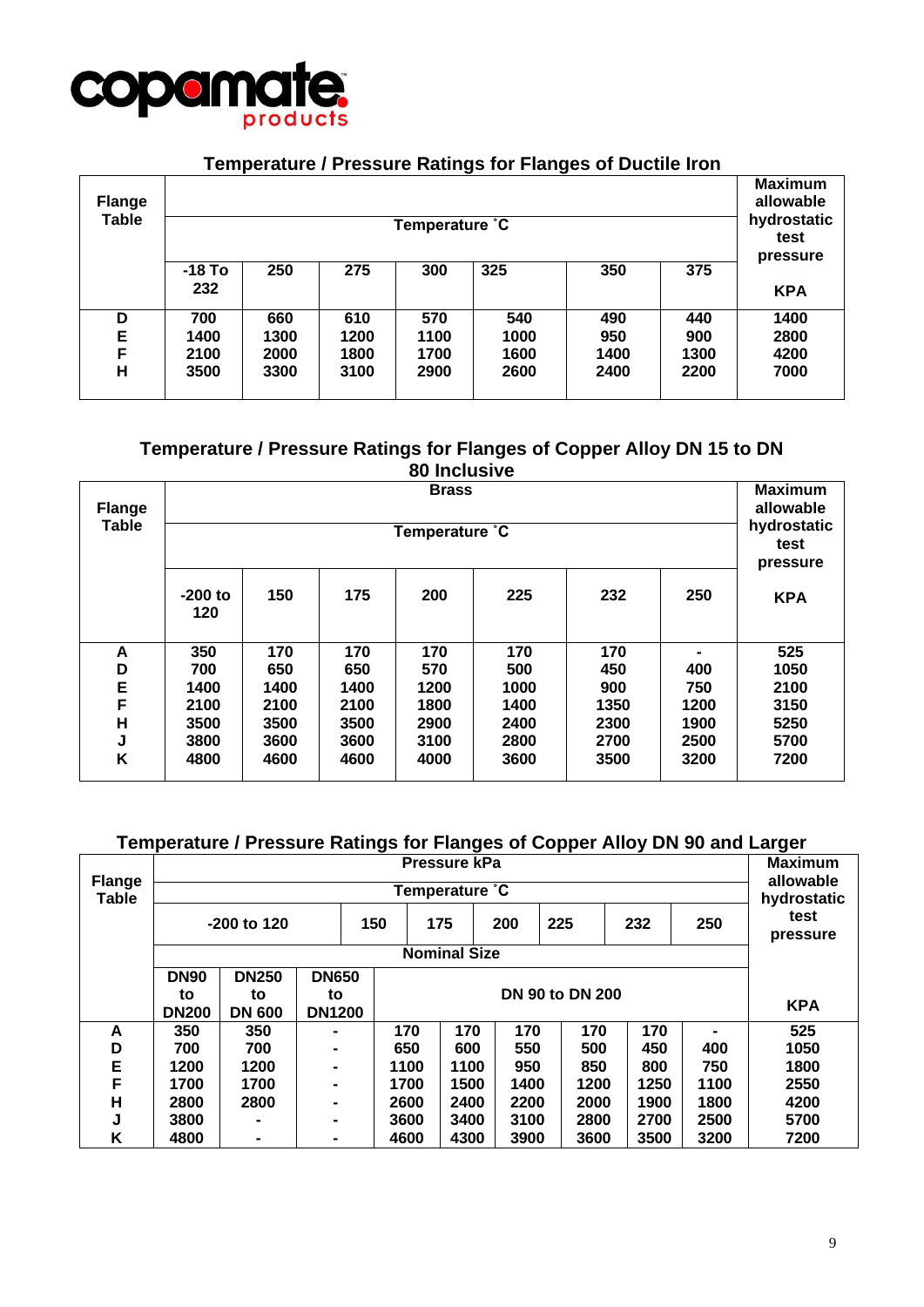

|                     | <b>Flange Data</b> |                                                   |                |              |                |               |              |                          |                | DN 15 - 1/2"  |
|---------------------|--------------------|---------------------------------------------------|----------------|--------------|----------------|---------------|--------------|--------------------------|----------------|---------------|
| Flang               | <b>Outside</b>     | <b>Raised</b>                                     | <b>Raised</b>  | Thick's      | Thick's        | Thick's       | <b>Pitch</b> | <b>Number</b>            | <b>Diamete</b> | Fastene       |
| $\mathbf{e}$        | diamete            | face                                              | face           | <b>Steel</b> | <b>Iron</b>    | <b>Bronze</b> | circle       | of holes                 | r of           | <b>r</b> size |
| <b>Type</b>         |                    | diamete                                           | height         |              |                |               | diamete      |                          | holes          |               |
|                     |                    | r.                                                | <b>RFH</b>     | <b>TS</b>    | TI             | <b>TB</b>     |              | <b>No</b>                |                | <b>FS</b>     |
|                     | <b>OD</b>          | RF.                                               |                |              |                |               | <b>PCD</b>   |                          | H DIA          |               |
| Table (AS2129)      |                    |                                                   |                |              |                |               |              |                          |                |               |
| $\mathbf C$         | 95                 | 47                                                | 1.6            | 6            | 13             | 13            | 67           | $\overline{4}$           | 14             | M12           |
| D                   | 95                 | 47                                                | 1.6            | 5            | 13             | 6             | 67           | 4                        | 14             | M12           |
| E                   | 95                 | 47                                                | 1.6            | 6            | 13             | 6             | 67           | $\overline{4}$           | 14             | M12           |
| F                   | 95                 | 47                                                | 1.6            | 10           | 13             | 8             | 67           | $\overline{\mathbf{4}}$  | 14             | M12           |
| н                   | 115                | 57                                                | 1.6            | 13           | 16             | 10            | 83           | $\overline{4}$           | 18             | M16           |
| <b>DIN (BS4504)</b> |                    |                                                   |                |              |                |               |              |                          |                |               |
| 6                   | 80                 | 40                                                | 2              | 12           | 12             | 6             | 55           | $\overline{4}$           | 11             | M10           |
| 10                  | 95                 | 45                                                | $\overline{2}$ | 14           | 14             | 8             | 65           | 4                        | 14             | M12           |
| 16                  | 95                 | 45                                                | $\overline{2}$ | 14           | 14             | 8             | 65           | 4                        | 14             | M12           |
| 25                  | 95                 | 45                                                | $\overline{2}$ | 14           | 16             | 16            | 65           | $\overline{\mathcal{L}}$ | 14             | M12           |
| 40                  | 95                 | 45                                                | $\overline{2}$ | 14           | 16             | 16            | 65           | $\overline{4}$           | 14             | M12           |
|                     | ANSI (ASME B16.5)  |                                                   |                |              |                |               |              |                          |                |               |
| 150                 | 90                 | 35                                                | 1.6            | 13           | 12             | 8             | 60.5         | $\overline{4}$           | 16             | M12           |
| 300                 | 95                 | 35                                                | 1.6            | 14.5         | 18             | 13            | 66.5         | 4                        | 16             | M12           |
| 600                 | 95                 | 35                                                | 6.4            | $14.5*$      | $\blacksquare$ | $\sim$        | 66.5         | $\overline{4}$           | 16             | M12           |
| <b>JIS</b> (B2214)  |                    |                                                   |                |              |                |               |              |                          |                |               |
| 10                  | 95                 | 52                                                | 1              | 12           | 16             | N/A           | 70           | $\overline{\mathcal{L}}$ | 15             | M12           |
| 20                  | 90                 | 52                                                | $\mathbf 1$    | 14           |                |               | 70           | $\overline{4}$           | 15             | M12           |
|                     |                    | * RAISED EACE HEIGHT INCLUDED IN ELANGE THICKNESS |                |              |                |               |              |                          |                |               |

**CONTRACTOR** 

RAISED FACE HEIGHT INCLUDED IN FLANGE THICKNESS

# **Gasket & Bolt Set Data**

| <b>Flange</b>                             | <b>Fastener</b> |                 | <b>Bolt</b>     | <b>Bolt</b>    | <b>Bolt</b> | <b>Bolt</b> | <b>Stud</b>          | <b>Bolt</b> | Stud <sub>/</sub> | <b>Bolt</b> | Wafer |
|-------------------------------------------|-----------------|-----------------|-----------------|----------------|-------------|-------------|----------------------|-------------|-------------------|-------------|-------|
| <b>Type</b>                               | <b>Quantity</b> | <b>Size</b>     | <b>Set</b>      | <b>Set</b>     | <b>Set</b>  | <b>Set</b>  | <b>Set</b>           | <b>Set</b>  | <b>Set</b>        | <b>Set</b>  | Valve |
|                                           | No.             | FS.             |                 | $\overline{2}$ | 3           | 4           | 5                    | 6           | 7.                | 8           | (OD)  |
| Table (AS2129)                            |                 |                 | Fastener Length |                |             |             |                      |             |                   |             |       |
| C                                         | 4               | M12             | 50              | 50             | 45          | N/A         | N/A                  | N/A         | N/A               | N/A         | 53    |
| D                                         | $\overline{4}$  | M12             | 50              | 50             | 45          | N/A         | N/A                  | N/A         | N/A               | N/A         | 53    |
| E                                         | $\overline{4}$  | M12             | 50              | 50             | 45          | N/A         | N/A                  | N/A         | N/A               | N/A         | 53    |
| F                                         | 4               | M12             | 50              | 50             | 45          | N/A         | N/A                  | N/A         | N/A               | N/A         | 53    |
| н                                         | $\overline{4}$  | M16             | 55              | 65             | 55          | N/A         | N/A                  | N/A         | N/A               | N/A         | 65    |
| <b>DIN (BS4504)</b>                       |                 |                 | Fastener Length |                |             |             |                      |             |                   |             |       |
| 6                                         | $\overline{4}$  | M <sub>10</sub> | 45              | 45             | 45          | N/A         | N/A                  | N/A         | N/A               | N/A         | 39    |
| 10                                        | 4               | M12             | 55              | 50             | 50          | N/A         | N/A                  | N/A         | N/A               | N/A         | 51    |
| 16                                        | $\overline{4}$  | M12             | 55              | 50             | 50          | N/A         | N/A                  | N/A         | N/A               | N/A         | 51    |
| 25                                        | 4               | M12             | 55              | 55             | 50          | N/A         | N/A                  | N/A         | N/A               | N/A         | 51    |
| 40                                        | $\overline{4}$  | M12             | 55              | 55             | 50          | N/A         | N/A                  | N/A         | N/A               | N/A         | 51    |
| ANSI (ASME B16.5)                         |                 |                 | Fastener Length |                |             |             |                      |             |                   |             |       |
| 150                                       | $\overline{4}$  | M12             | 50              | 50             | 45          | N/A         | N/A                  | N/A         | N/A               | N/A         | 44.5  |
| 300                                       | 4               | M12             | 55              | 65             | 65          | N/A         | N/A                  | N/A         | N/A               | N/A         | 44.5  |
| 600                                       | 4               | M12             | 55              | 55             | 50          | N/A         | N/A                  | N/A         | N/A               | N/A         | 50.5  |
| <b>JIS</b> (B2214)<br>Fastener Length     |                 |                 |                 |                |             |             |                      |             |                   |             |       |
| 10                                        | 4               | M12             | 50              | 45             | 45∈         | N/A         | N/A                  | N/A         | N/A               | N/A         | 55    |
| 20                                        | $\overline{4}$  | M12             | 55              | 50             | 50          | N/A         | N/A                  | N/A         | N/A               | N/A         | 55    |
| All Steel Fasteners Hot Dipped Galvanised |                 |                 |                 |                |             |             | N/A - NOT APPLICABLE |             |                   |             |       |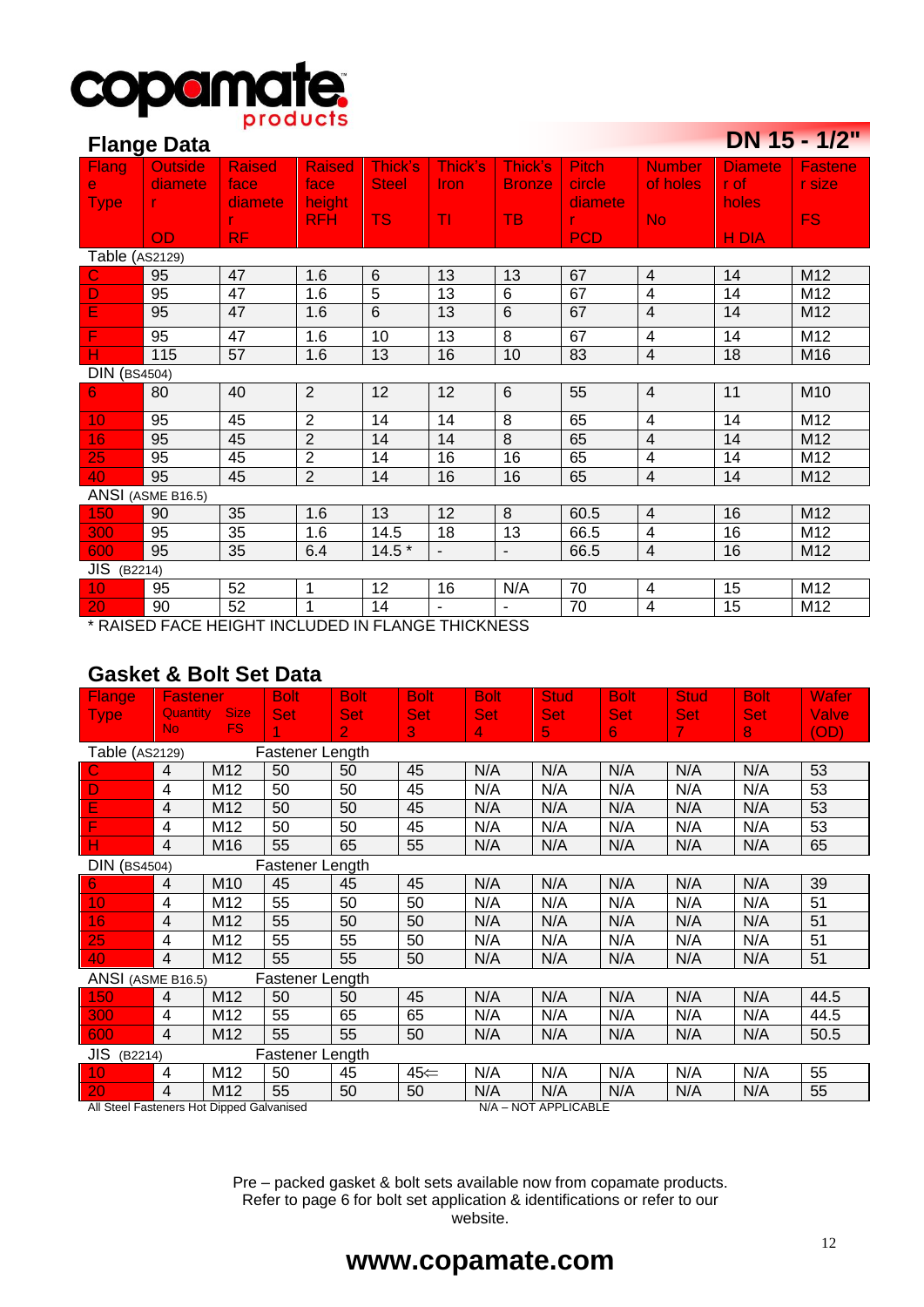

### **Flange Data**

| <b>DN20</b> | $- \frac{3}{4}$ |
|-------------|-----------------|
|-------------|-----------------|

|                       | ı ıalıy <del>u</del> Dala                        |               |                |              |                |                          |              |                          |                |                |
|-----------------------|--------------------------------------------------|---------------|----------------|--------------|----------------|--------------------------|--------------|--------------------------|----------------|----------------|
| <b>Flang</b>          | <b>Outside</b>                                   | <b>Raised</b> | <b>Raised</b>  | Thick's      | Thick's        | Thick's                  | <b>Pitch</b> | <b>Number</b>            | <b>Diamete</b> | <b>Fastene</b> |
| $\mathbf{e}$          | diamete                                          | face          | face           | <b>Steel</b> | <b>Iron</b>    | <b>Bronze</b>            | circle       | of holes                 | r of           | r size         |
| <b>Type</b>           |                                                  | diamete       | height         |              |                |                          | diamete      |                          | holes          |                |
|                       |                                                  |               | <b>RFH</b>     | <b>TS</b>    | TI             | <b>TB</b>                |              | <b>No</b>                |                | <b>FS</b>      |
|                       | OD                                               | <b>RF</b>     |                |              |                |                          | <b>PCD</b>   |                          | <b>HDIA</b>    |                |
| <b>Table (AS2129)</b> |                                                  |               |                |              |                |                          |              |                          |                |                |
| $\mathbf C$           | 100                                              | 53            | 1.6            | 6            | 13             | 13                       | 73           | $\overline{4}$           | 14             | M12            |
| D                     | 100                                              | 53            | 1.6            | 5            | 13             | $\,6$                    | 73           | 4                        | 14             | M12            |
| Ε                     | 100                                              | 53            | 1.6            | 6            | 13             | $6\phantom{1}6$          | 73           | $\overline{\mathcal{A}}$ | 14             | M12            |
| F                     | 100                                              | 53            | 1.6            | 10           | 13             | 8                        | 73           | $\overline{\mathcal{L}}$ | 14             | M12            |
| н                     | 115                                              | 57            | 1.6            | 13           | 16             | 10                       | 83           | $\overline{4}$           | 18             | M16            |
| <b>DIN (BS4504)</b>   |                                                  |               |                |              |                |                          |              |                          |                |                |
| 6                     | 90                                               | 50            | $\overline{2}$ | 14           | 14             | $6\phantom{1}6$          | 65           | $\overline{4}$           | 11             | M10            |
| 10                    | 105                                              | 58            | $\overline{2}$ | 16           | 16             | 8                        | 75           | $\overline{\mathbf{4}}$  | 14             | M12            |
| 16                    | 105                                              | 58            | $\overline{2}$ | 16           | 16             | 8                        | 75           | $\overline{\mathbf{4}}$  | 14             | M12            |
| 25                    | 105                                              | 58            | $\overline{2}$ | 16           | 18             | 16                       | 75           | $\overline{\mathbf{4}}$  | 14             | M12            |
| 40                    | 105                                              | 58            | $\overline{2}$ | 16           | 18             | 16                       | 75           | $\overline{4}$           | 14             | M12            |
|                       | ANSI (ASME B16.5)                                |               |                |              |                |                          |              |                          |                |                |
| 150                   | 100                                              | 43            | 1.6            | 13           | 12             | 9                        | 70           | 4                        | 16             | M12            |
| 300                   | 120                                              | 43            | 1.6            | 16           | 18             | 14                       | 82.5         | $\overline{\mathcal{L}}$ | 20             | M16            |
| 600                   | 120                                              | 43            | 6.4            | $16*$        | $\blacksquare$ | $\overline{\phantom{a}}$ | 82.5         | $\overline{4}$           | 20             | M16            |
| <b>JIS</b> (B2214)    |                                                  |               |                |              |                |                          |              |                          |                |                |
| 10                    | 100                                              | 58            | 1              | 14           | 18             | $\blacksquare$           | 75           | $\overline{4}$           | 15             | M12            |
| 20                    | 100                                              | 58            |                | 16           |                | $\blacksquare$           | 75           | 4                        | 15             | M12            |
|                       | * RAIGER EAGE UFIQUE INQUIRER IN ELANGE TURKNEGO |               |                |              |                |                          |              |                          |                |                |

**\* RAISED FACE HEIGHT INCLUDED IN FLANGE THICKNESS**

### **Gasket & Bolt Set Data**

| <b>Flang</b><br>e     | <b>Fastener</b><br><b>Quantity</b>                                       | <b>Size</b>     | <b>Bolt</b><br><b>Set</b> | <b>Bolt</b><br><b>Set</b> | <b>Bolt</b><br><b>Set</b> | <b>Bolt</b><br><b>Set</b> | <b>Stud</b><br><b>Set</b> | <b>Bolt</b><br><b>Set</b> | <b>Stud</b><br><b>Set</b> | <b>Bolt</b><br><b>Set</b> | <b>Wafer</b><br><b>Valve</b> |
|-----------------------|--------------------------------------------------------------------------|-----------------|---------------------------|---------------------------|---------------------------|---------------------------|---------------------------|---------------------------|---------------------------|---------------------------|------------------------------|
| <b>Type</b>           | No.                                                                      | <b>FS</b>       | 1                         | $\overline{2}$            | 3                         | 4                         | 5                         | 6                         | 7                         | 8                         | (OD)                         |
| <b>Table</b> (AS2129) |                                                                          |                 | <b>Fastener Length</b>    |                           |                           |                           |                           |                           |                           |                           |                              |
| C.                    | $\overline{4}$                                                           | M12             | 50                        | 50                        | 45                        | N/A                       | N/A                       | N/A                       | N/A                       | N/A                       | 59                           |
| D                     | $\overline{4}$                                                           | M <sub>12</sub> | 50                        | 50                        | 45                        | N/A                       | N/A                       | N/A                       | N/A                       | N/A                       | 59                           |
| E                     | $\overline{4}$                                                           | M12             | 50                        | 50                        | 45                        | N/A                       | N/A                       | N/A                       | N/A                       | N/A                       | 59                           |
| F                     | 4                                                                        | M12             | 50                        | 50                        | 45                        | N/A                       | N/A                       | N/A                       | N/A                       | N/A                       | 59                           |
| н                     | $\overline{4}$                                                           | M16             | 55                        | 65                        | 55                        | N/A                       | N/A                       | N/A                       | N/A                       | N/A                       | 65                           |
| <b>DIN</b> (BS4504)   |                                                                          |                 | <b>Fastener Length</b>    |                           |                           |                           |                           |                           |                           |                           |                              |
| 6                     | $\overline{4}$                                                           | M <sub>10</sub> | 50                        | 50                        | 45                        | N/A                       | N/A                       | N/A                       | N/A                       | N/A                       | 54                           |
| 10                    | $\overline{4}$                                                           | M12             | 55                        | 55                        | 55                        | N/A                       | N/A                       | N/A                       | N/A                       | N/A                       | 61                           |
| 16                    | $\overline{4}$                                                           | M <sub>12</sub> | 55                        | 55                        | 55                        | N/A                       | N/A                       | N/A                       | N/A                       | N/A                       | 61                           |
| 25                    | 4                                                                        | M12             | 55                        | 55                        | 55                        | N/A                       | N/A                       | N/A                       | N/A                       | N/A                       | 61                           |
| 40                    | $\overline{4}$                                                           | M <sub>12</sub> | 55                        | 55                        | 55                        | N/A                       | N/A                       | N/A                       | N/A                       | N/A                       | 61                           |
|                       | <b>ANSI</b> (ASME B16.5)                                                 |                 | <b>Fastener Length</b>    |                           |                           |                           |                           |                           |                           |                           |                              |
| 150                   | $\overline{4}$                                                           | M <sub>12</sub> | 50                        | 50                        | 45                        | N/A                       | N/A                       | N/A                       | N/A                       | N/A                       | 54                           |
| 300                   | $\overline{4}$                                                           | M16             | 65                        | 65                        | 65                        | N/A                       | N/A                       | N/A                       | N/A                       | N/A                       | 62.5                         |
| 600                   | $\overline{4}$                                                           | M <sub>16</sub> | 65                        | 45                        | 45                        | N/A                       | N/A                       | N/A                       | N/A                       | N/A                       | 62.5                         |
| $JIS$ (B2214)         |                                                                          |                 | <b>Fastener Length</b>    |                           |                           |                           |                           |                           |                           |                           |                              |
| 10                    | 4                                                                        | M12             | 55                        | 55                        | 50                        | N/A                       | N/A                       | N/A                       | N/A                       | N/A                       | 60                           |
| 20                    | 4                                                                        | M <sub>12</sub> | 65                        | 55                        | 55                        | N/A                       | N/A                       | N/A                       | N/A                       | N/A                       | 60                           |
|                       | <b>N/A - NOT APPLICABLE</b><br>All Steel Fasteners Hot Dipped Galvanised |                 |                           |                           |                           |                           |                           |                           |                           |                           |                              |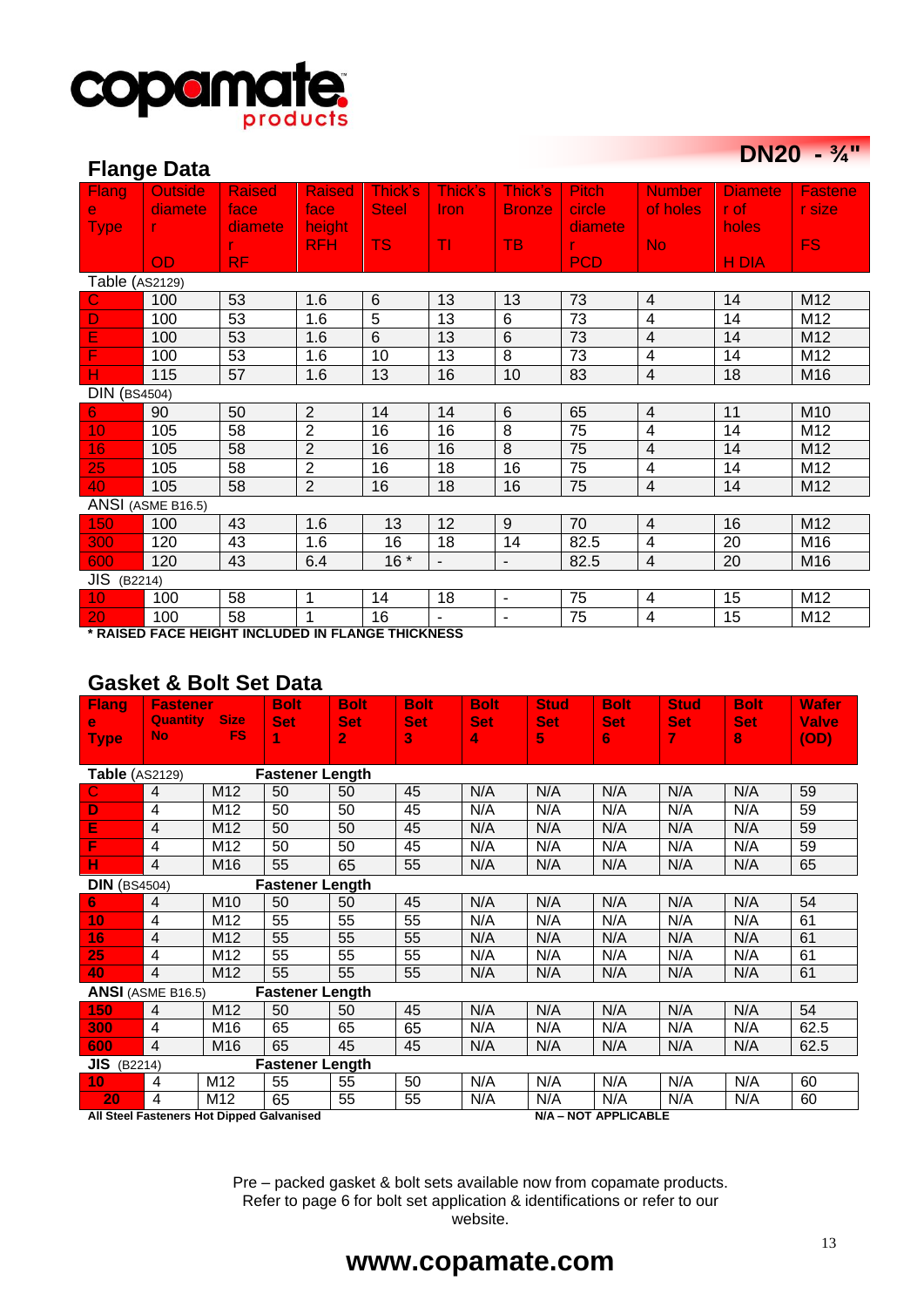

# **DN 25 - 1"**

#### **Flange Data**

| ັ<br><b>Flang</b>     | <b>Outside</b>                                    | <b>Raised</b> | <b>Raised</b>  | Thick's        | Thick's        | Thick's        | <b>Pitch</b> | <b>Number</b>           | <b>Djamete</b> | <b>Fastene</b> |
|-----------------------|---------------------------------------------------|---------------|----------------|----------------|----------------|----------------|--------------|-------------------------|----------------|----------------|
| e                     | diamete.                                          | face          | face           | <b>Steel</b>   | Iron.          | <b>Bronze</b>  | circle       | of holes                | r of:          | r size         |
| <b>Type</b>           | T.                                                | diamete       | height         |                |                |                | diamete      |                         | holes          |                |
|                       |                                                   | r.            | <b>RFH</b>     | TS:            | TI             | <b>TB</b>      | T.           | <b>No</b>               |                | FS.            |
|                       | <b>OD</b>                                         | RF.           |                |                |                |                | <b>PCD</b>   |                         | <b>HDIA</b>    |                |
| <b>Table</b> (AS2129) |                                                   |               |                |                |                |                |              |                         |                |                |
| $\mathbf C$           | 115                                               | 63            | 1.6            | $\overline{7}$ | 13             | 13             | 83           | $\overline{4}$          | 14             | M12            |
| D                     | 115                                               | 65            | 1.6            | 5              | 13             | 8              | 83           | 4                       | 14             | M12            |
| Ε                     | 115                                               | 63            | 1.6            | $\overline{7}$ | 13             | 8              | 83           | $\overline{\mathbf{4}}$ | 14             | M12            |
| F                     | 120                                               | 63            | 1.6            | 10             | 13             | 10             | 87           | 4                       | 18             | M16            |
| н                     | 120                                               | 64            | 1.6            | 14             | 19             | 11             | 87           | $\overline{4}$          | 18             | M16            |
| <b>DIN</b> (BS4504)   |                                                   |               |                |                |                |                |              |                         |                |                |
| 6 <sup>1</sup>        | 100                                               | 60            | 2              | 14             | 14             | 8              | 75           | $\overline{4}$          | 11             | M10            |
| 10 <sub>1</sub>       | 115                                               | 68            | $\overline{2}$ | 16             | 16             | $\overline{9}$ | 85           | 4                       | 14             | M12            |
| 16                    | 115                                               | 68            | $\overline{2}$ | 16             | 16             | $\overline{9}$ | 85           | $\overline{4}$          | 14             | M12            |
| 25                    | 115                                               | 68            | $\overline{2}$ | 16             | 18             | 18             | 85           | 4                       | 14             | M12            |
| 40                    | 115                                               | 68            | 2              | 16             | 18             | 18             | 85           | 4                       | 14             | M12            |
|                       | ANSI (ASME B16.5)                                 |               |                |                |                |                |              |                         |                |                |
| 150                   | 110                                               | 51            | 1.6            | 14.5           | 12             | 10             | 79.5         | 4                       | 16             | M12            |
| 300                   | 125                                               | 51            | 1.6            | 17.5           | 18             | 15             | 89           | $\overline{\mathbf{4}}$ | 20             | M16            |
| 600                   | 125                                               | 51            | 6.4            | $17.5*$        | $\blacksquare$ | $\mathbf{r}$   | 89           | $\overline{4}$          | 20             | M16            |
| $JIS$ (B2214)         |                                                   |               |                |                |                |                |              |                         |                |                |
| 10 <sub>1</sub>       | 125                                               | 70            | 1              | 14             | 18             | $\blacksquare$ | 90           | $\overline{4}$          | 19             | M16            |
| 20                    | 125                                               | 70            | $\overline{1}$ | 16             |                |                | 90           | 4                       | 19             | M16            |
|                       | * DAIRED FACE HEICHT INCLUDED IN ELANCE THICKNESS |               |                |                |                |                |              |                         |                |                |

RAISED FACE HEIGHT INCLUDED IN FLANGE THICKNESS

### **Gasket & Bolt Set Data**

| Flang.                | <b>Fastener</b>                 |     | <b>Bolt</b>     | <b>Bolt</b>    | <b>Bolt</b> | <b>Bolt</b> | <b>Stud</b> | <b>Bolt</b> | <b>Stud</b> | <b>Bolt</b> | Wafer |
|-----------------------|---------------------------------|-----|-----------------|----------------|-------------|-------------|-------------|-------------|-------------|-------------|-------|
| e                     | Quantity Size<br>N <sub>o</sub> | FS. | <b>Set</b>      | <b>Set</b>     | <b>Set</b>  | <b>Set</b>  | <b>Set</b>  | <b>Set</b>  | <b>Set</b>  | <b>Set</b>  | Valve |
| <b>Type</b>           |                                 |     | 1               | $\overline{2}$ | 3           | 4           | 5           | 6           | 4           | 8           | (OD)  |
| <b>Table (AS2129)</b> |                                 |     | Fastener Length |                |             |             |             |             |             |             |       |
| C                     | $\overline{4}$                  | M12 | 50              | 50             | 45          | N/A         | N/A         | N/A         | N/A         | N/A         | 69    |
| D                     | $\overline{4}$                  | M12 | 50              | 50             | 45          | N/A         | N/A         | N/A         | N/A         | N/A         | 69    |
| E                     | $\overline{4}$                  | M12 | 50              | 50             | 45          | N/A         | N/A         | N/A         | N/A         | N/A         | 69    |
| F                     | 4                               | M16 | 50              | 50             | 45          | N/A         | N/A         | N/A         | N/A         | N/A         | 69    |
| н                     | $\overline{4}$                  | M16 | 65              | 65             | 65          | N/A         | N/A         | N/A         | N/A         | N/A         | 69    |
| <b>DIN</b> (BS4504)   |                                 |     | Fastener Length |                |             |             |             |             |             |             |       |
| 6                     | $\overline{4}$                  | M10 | 50              | 50             | 45          | N/A         | N/A         | N/A         | N/A         | N/A         | 64    |
| 10                    | 4                               | M12 | 55              | 55             | 55          | N/A         | N/A         | N/A         | N/A         | N/A         | 71    |
| 16                    | $\overline{4}$                  | M12 | 55              | 55             | 55          | N/A         | N/A         | N/A         | N/A         | N/A         | 71    |
| 25                    | 4                               | M12 | 55              | 55             | 55          | N/A         | N/A         | N/A         | N/A         | N/A         | 71    |
| 40                    | $\overline{4}$                  | M12 | 55              | 55             | 55          | N/A         | N/A         | N/A         | N/A         | N/A         | 71    |
|                       | ANSI (ASME B16.5)               |     | Fastener Length |                |             |             |             |             |             |             |       |
| 150                   | $\overline{4}$                  | M12 | 55              | 50             | 50          | N/A         | N/A         | N/A         | N/A         | N/A         | 63.5  |
| 300                   | $\overline{4}$                  | M16 | 65              | 65             | 65          | N/A         | N/A         | N/A         | N/A         | N/A         | 69    |
| 600                   | $\overline{4}$                  | M16 | 65              | 45             | 45          | N/A         | N/A         | N/A         | N/A         | N/A         | 69    |
| <b>JIS</b> (B2214)    |                                 |     | Fastener Length |                |             |             |             |             |             |             |       |
| 10                    | 4                               | M16 | 65              | 55             | 55          | N/A         | N/A         | N/A         | N/A         | N/A         | 71    |
| 20                    | $\overline{4}$                  | M16 | 65              | 60             | 65          | N/A         | N/A         | N/A         | N/A         | N/A         | 71    |

All Steel Fasteners Hot Dipped Galvanised N/A – NOT APPLICABLE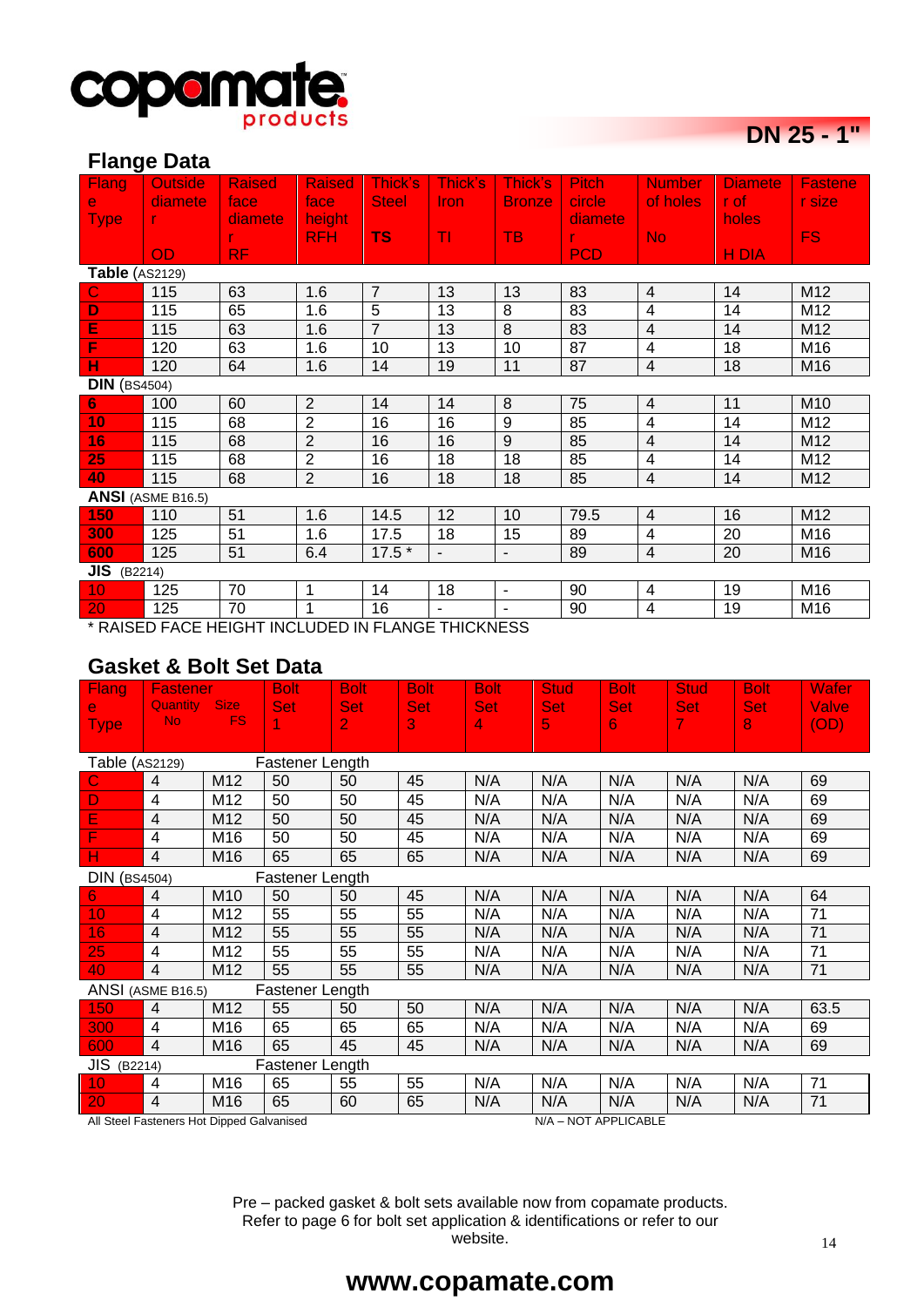

# *DN 32 – 1¼ "*

#### *Flange Data*

| Flang               | <b>Outside</b>                                                 | <b>Raised</b> | <b>Raised</b>  | Thick's      | Thick's        | Thick's                  | <b>Pitch</b>  | <b>Number</b>            | <b>Diamete</b> | Fastene         |
|---------------------|----------------------------------------------------------------|---------------|----------------|--------------|----------------|--------------------------|---------------|--------------------------|----------------|-----------------|
| $\mathbf{e}$        | diamete                                                        | face          | face           | <b>Steel</b> | <i>Iron</i>    | <b>Bronze</b>            | circle        | of holes                 | r of i         | r size          |
| <b>Type</b>         | r.                                                             | diamete       | height         |              |                |                          | diamete       |                          | holes          |                 |
|                     |                                                                | r.            | <b>RFH</b>     | <b>TS</b>    | Tl             | T B                      | $\mathcal{L}$ | <b>No</b>                |                | FS.             |
|                     | OD                                                             | RF            |                |              |                |                          | <b>PCD</b>    |                          | H DIA          |                 |
| Table (AS2129)      |                                                                |               |                |              |                |                          |               |                          |                |                 |
| $\overline{C}$      | 120                                                            | 67            | 1.6            | 8            | 16             | 16                       | 87            | $\overline{4}$           | 14             | M12             |
| D                   | 120                                                            | 67            | 1.6            | 6            | 16             | 8                        | 87            | $\overline{4}$           | 14             | M12             |
| E                   | 120                                                            | 67            | 1.6            | 8            | 16             | 8                        | 87            | $\overline{4}$           | 14             | M12             |
| F                   | 135                                                            | 74            | 1.6            | 13           | 16             | 10                       | 98            | $\overline{\mathcal{A}}$ | 18             | M <sub>16</sub> |
| Н                   | 135                                                            | 76            | 1.6            | 17           | 22             | 11                       | 98            | $\overline{4}$           | 18             | M16             |
| <b>DIN</b> (BS4504) |                                                                |               |                |              |                |                          |               |                          |                |                 |
| $6^{\circ}$         | 120                                                            | 70            | $\overline{2}$ | 16           | 16             | 8                        | 90            | $\overline{4}$           | 14             | M12             |
| 10                  | 140                                                            | 78            | $\overline{2}$ | 18           | 18             | 10                       | 100           | $\overline{4}$           | 18             | M <sub>16</sub> |
| 16                  | 140                                                            | 78            | $\overline{2}$ | 18           | 18             | 10                       | <i>100</i>    | $\boldsymbol{4}$         | 18             | M16             |
| 25                  | 140                                                            | 78            | $\mathfrak{p}$ | 18           | 20             | 18                       | 100           | 4                        | 18             | M16             |
| 40                  | 140                                                            | 78            | $\overline{2}$ | 18           | 20             | 18                       | 100           | $\overline{4}$           | 18             | M <sub>16</sub> |
|                     | ANSI (ASME B16.5)                                              |               |                |              |                |                          |               |                          |                |                 |
| 150                 | 120                                                            | 64            | 1.6            | 16           | 13             | 10.5                     | 89            | $\overline{4}$           | 16             | M12             |
| 300                 | 135                                                            | 64            | 1.6            | 19.0         | 19             | 16                       | 98.5          | $\overline{\mathcal{A}}$ | 20             | M <sub>16</sub> |
| 600                 | 135                                                            | 64            | 6.4            | $21 *$       | $\blacksquare$ | $\blacksquare$           | 98.5          | $\overline{4}$           | 20             | M <sub>16</sub> |
| $JIS$ (B2214)       |                                                                |               |                |              |                |                          |               |                          |                |                 |
| 10                  | 135                                                            | 80            | $\overline{2}$ | 16           | 20             | $\overline{\phantom{a}}$ | 100           | $\boldsymbol{4}$         | 19             | M <sub>16</sub> |
| 20                  | 135                                                            | 80            | $\overline{2}$ | 18           |                | $\blacksquare$           | <i>100</i>    | $\overline{4}$           | 19             | M <sub>16</sub> |
|                     | <b><i>* DAICED FACE UFICUT INCLUDED IN FLANCE TURKIECO</i></b> |               |                |              |                |                          |               |                          |                |                 |

\* RAISED FACE HEIGHT INCLUDED IN FLANGE THICKNESS

### *Gasket & Bolt Set Data*

| Flang               | Fastener                     |                          | <b>Bolt</b>                               | <b>Bolt</b>                  | <b>Bolt</b>     | <b>Bolt</b>     | <b>Stud</b>          | <b>Bolt</b>     | <b>Stud</b>           | <b>Bolt</b>                               | Wafer         |
|---------------------|------------------------------|--------------------------|-------------------------------------------|------------------------------|-----------------|-----------------|----------------------|-----------------|-----------------------|-------------------------------------------|---------------|
| e.<br><b>Type</b>   | <b>Quantity</b><br><b>No</b> | <b>Size</b><br><b>FS</b> | <b>Set</b>                                | <b>Set</b><br>$\overline{2}$ | <b>Set</b><br>3 | <b>Set</b><br>4 | <b>Set</b><br>5      | <b>Set</b><br>6 | Set:<br>$\mathcal{I}$ | <b>Set</b><br>$\mathcal{S}_{\mathcal{S}}$ | Valve<br>(OD) |
|                     |                              |                          |                                           |                              |                 |                 |                      |                 |                       |                                           |               |
| Table (AS2129)      |                              |                          |                                           | <b>Fastener Length</b>       |                 |                 |                      |                 |                       |                                           |               |
| С                   | $\overline{4}$               | M12                      | 50                                        | 50                           | 50              | N/A             | N/A                  | N/A             | N/A                   | N/A                                       | 73            |
| D                   | $\overline{4}$               | M12                      | 50                                        | 50                           | 50              | N/A             | N/A                  | N/A             | N/A                   | N/A                                       | 73            |
| E                   | $\overline{4}$               | M12                      | 50                                        | 50                           | 50              | N/A             | N/A                  | N/A             | N/A                   | N/A                                       | 73            |
| F                   | 4                            | M16                      | 55                                        | 65                           | 55              | N/A             | N/A                  | N/A             | N/A                   | N/A                                       | 80            |
| Н                   | 4                            | M16                      | 65                                        | 75                           | 65              | N/A             | N/A                  | N/A             | N/A                   | N/A                                       | 80            |
| <b>DIN</b> (BS4504) |                              |                          |                                           | <b>Fastener Length</b>       |                 |                 |                      |                 |                       |                                           |               |
| 6                   | $\overline{4}$               | M12                      | 55                                        | 55                           | 55              | N/A             | N/A                  | N/A             | N/A                   | N/A                                       | 76            |
| 10 <sup>°</sup>     | 4                            | M16                      | 65                                        | 65                           | 60              | N/A             | N/A                  | N/A             | N/A                   | N/A                                       | 81            |
| 16                  | $\overline{4}$               | M16                      | 65                                        | 65                           | 65              | N/A             | N/A                  | N/A             | N/A                   | N/A                                       | 81            |
| 25                  | 4                            | M16                      | 65                                        | 65                           | 65              | N/A             | N/A                  | N/A             | N/A                   | N/A                                       | 81            |
| 40                  | $\overline{4}$               | M16                      | 65                                        | 65                           | 65              | N/A             | N/A                  | N/A             | N/A                   | N/A                                       | 81            |
|                     | ANSI (ASME B16.5)            |                          |                                           | <b>Fastener Length</b>       |                 |                 |                      |                 |                       |                                           |               |
| 150                 | $\overline{4}$               | M12                      | 55                                        | 50                           | 50              | N/A             | N/A                  | N/A             | N/A                   | N/A                                       | 73            |
| <i>300</i>          | $\overline{4}$               | M16                      | 75                                        | 75                           | 65              | N/A             | N/A                  | N/A             | N/A                   | N/A                                       | 75.5          |
| 600                 | $\overline{4}$               | M16                      | 75                                        | 50                           | 50              | N/A             | N/A                  | N/A             | N/A                   | N/A                                       | 75.5          |
| $JIS$ (B2214)       |                              |                          |                                           | <b>Fastener Length</b>       |                 |                 |                      |                 |                       |                                           |               |
| 10 <sup>°</sup>     | 4                            | M16                      | 65                                        | 65                           | 65              | N#A             | N/A                  | N/A             | N/A                   | N/A                                       | 81            |
| 20                  | $\overline{4}$               | M <sub>16</sub>          | 65                                        | 65                           | 65              | N/A             | N/A                  | N/A             | N/A                   | N/A                                       | 81            |
|                     |                              |                          | All Steel Fasteners Hot Dipped Galvanised |                              |                 |                 | N/A - NOT APPLICABLE |                 |                       |                                           |               |

Pre – packed gasket & bolt sets available now from copamate products. Refer to page 6 for bolt set application & identifications or refer to our website.

# *www.copamate.com*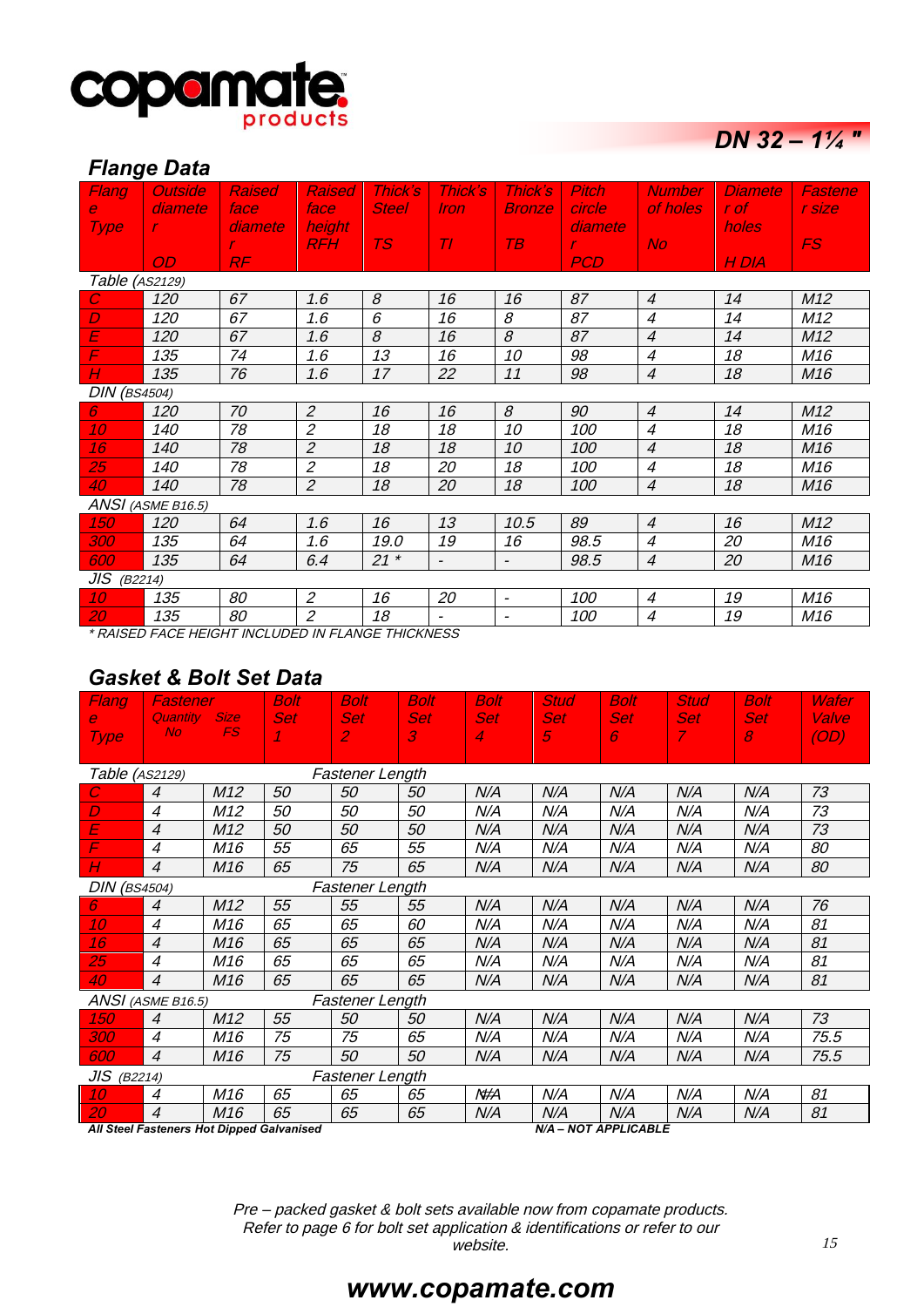

# **DN 40 – 1**  $\frac{1}{2}$ **"**

| <b>Flange Data</b>  |                                                                                  |               |                |              |                |                          |              |                          |                |                 |  |  |
|---------------------|----------------------------------------------------------------------------------|---------------|----------------|--------------|----------------|--------------------------|--------------|--------------------------|----------------|-----------------|--|--|
| Flang               | <b>Outside</b>                                                                   | <b>Raised</b> | <b>Raised</b>  | Thick's      | Thick's        | Thick's                  | <b>Pitch</b> | <b>Number</b>            | <b>Diamete</b> | <b>Fastene</b>  |  |  |
| $\mathbf{e}$        | diamete                                                                          | face          | face           | <b>Steel</b> | <b>Iron</b>    | <b>Bronze</b>            | circle       | of holes                 | r of           | r size          |  |  |
| <b>Type</b>         | $\mathbf{r}$                                                                     | diamete       | height         |              |                |                          | diamete      |                          | holes          |                 |  |  |
|                     |                                                                                  |               | <b>RFH</b>     | <b>TS</b>    | TI             | <b>TB</b>                | r            | <b>No</b>                |                | <b>FS</b>       |  |  |
|                     | <b>OD</b>                                                                        | RF.           |                |              |                |                          | <b>PCD</b>   |                          | <b>HDIA</b>    |                 |  |  |
| Table (AS2129)      |                                                                                  |               |                |              |                |                          |              |                          |                |                 |  |  |
| $\mathbf C$         | 135                                                                              | 78            | 1.6            | $9\,$        | 16             | 16                       | 98           | $\overline{4}$           | 14             | M12             |  |  |
| D                   | 135                                                                              | 78            | 1.6            | 6            | 16             | 10                       | 98           | $\overline{4}$           | 14             | M12             |  |  |
| E                   | 135                                                                              | 78            | 1.6            | 9            | 16             | 10                       | 98           | $\overline{\mathbf{4}}$  | 14             | M12             |  |  |
| F                   | 140                                                                              | 81            | 1.6            | 13           | 16             | 11                       | 105          | 4                        | 18             | M <sub>16</sub> |  |  |
| н                   | 140                                                                              | 83            | 1.6            | 17           | 22             | 13                       | 105          | $\overline{4}$           | 18             | M16             |  |  |
| <b>DIN (BS4504)</b> |                                                                                  |               |                |              |                |                          |              |                          |                |                 |  |  |
| 6                   | 130                                                                              | 80            | 3              | 16           | 16             | 9                        | 100          | $\overline{4}$           | 14             | M12             |  |  |
| 10                  | 150                                                                              | 88            | 3              | 18           | 18             | 11                       | 110          | $\overline{4}$           | 18             | M16             |  |  |
| 16                  | 150                                                                              | 88            | 3              | 18           | 18             | 11                       | 110          | $\overline{\mathcal{A}}$ | 18             | M16             |  |  |
| 25                  | 150                                                                              | 88            | 3              | 18           | 20             | 18                       | 110          | $\overline{\mathbf{4}}$  | 18             | M16             |  |  |
| 40                  | 150                                                                              | 88            | 3              | 18           | 20             | 18                       | 110          | $\overline{4}$           | 18             | M16             |  |  |
|                     | ANSI (ASME B16.5)                                                                |               |                |              |                |                          |              |                          |                |                 |  |  |
| 150                 | 130                                                                              | 74            | 1.6            | 17.5         | 14.5           | 12                       | 98.5         | 4                        | 16             | M12             |  |  |
| 300                 | 155                                                                              | 74            | 1.6            | 21           | 21             | 18                       | 114.5        | 4                        | 23             | M20             |  |  |
| 600                 | 155                                                                              | 74            | 6.4            | $22.5*$      | $\blacksquare$ | $\overline{\phantom{a}}$ | 114.5        | $\overline{4}$           | 23             | M20             |  |  |
|                     | JIS (B2214)                                                                      |               |                |              |                |                          |              |                          |                |                 |  |  |
| 10                  | 140                                                                              | 85            | $\overline{2}$ | 16           | 20             | $\overline{\phantom{0}}$ | 105          | 4                        | 19             | M16             |  |  |
| 20                  | $\overline{2}$<br>85<br>140<br>18<br>105<br>$\overline{\mathbf{4}}$<br>19<br>M16 |               |                |              |                |                          |              |                          |                |                 |  |  |
|                     | * RAISED FACE HEIGHT INCLUDED IN FLANGE THICKNESS                                |               |                |              |                |                          |              |                          |                |                 |  |  |

### **Gasket & Bolt Set Data**

| Flang                       | <b>Fastener</b>                |                 | <b>Bolt</b>     | <b>Bolt</b>                  | <b>Bolt</b>     | <b>Bolt</b>     | <b>Stud</b>     | <b>Bolt</b>     | <b>Stud</b>                  | <b>Bolt</b> | <b>Wafer</b>         |
|-----------------------------|--------------------------------|-----------------|-----------------|------------------------------|-----------------|-----------------|-----------------|-----------------|------------------------------|-------------|----------------------|
| $\mathbf{e}$<br><b>Type</b> | <b>Quantity</b><br><b>Size</b> |                 | <b>Set</b>      | <b>Set</b><br>$\overline{2}$ | <b>Set</b><br>3 | <b>Set</b><br>4 | <b>Set</b><br>5 | <b>Set</b><br>6 | <b>Set</b><br>$\overline{7}$ | Set:<br>8   | <b>Valve</b><br>(OD) |
|                             | N <sub>o</sub>                 |                 |                 |                              |                 |                 |                 |                 |                              |             |                      |
|                             | FS.                            |                 |                 |                              |                 |                 |                 |                 |                              |             |                      |
| Table (AS2129)              |                                |                 | Fastener Length |                              |                 |                 |                 |                 |                              |             |                      |
| C                           | $\overline{4}$                 | M <sub>12</sub> | 50              | 50                           | 50              | 35              | 100             | 90              | 110                          | 100         | 84                   |
| D                           | $\overline{4}$                 | M12             | 50              | 50                           | 50              | 35              | 100             | 90              | 110                          | 100         | 53                   |
| Ē                           | $\overline{4}$                 | M12             | 50              | 50                           | 50              | 35              | 100             | 90              | 110                          | 100         | 84                   |
| F                           | 4                              | M16             | 65              | 65                           | 65              | 40              | 120             | 110             | 130                          | 110         | 87                   |
| н                           | $\overline{4}$                 | M <sub>16</sub> | 65              | 75                           | 65              | 40              | 120             | 110             | 130                          | 110         | 87                   |
| <b>DIN (BS4504)</b>         |                                |                 | Fastener Length |                              |                 |                 |                 |                 |                              |             |                      |
| 6                           | $\overline{4}$                 | M12             | 55              | 55                           | 55              | 35              | 110             | 100             | 120                          | 110         | 86                   |
| 10                          | 4                              | M16             | 65              | 65                           | 65              | 40              | 130             | 110             | 130                          | 120         | 91                   |
| 16                          | $\overline{4}$                 | M <sub>16</sub> | 65              | 65                           | 65              | 40              | 130             | 110             | 130                          | 120         | 91                   |
| 25                          | 4                              | M16             | 65              | 65                           | 65              | 40              | 130             | 110             | 130                          | 120         | 91                   |
| 40                          | $\overline{4}$                 | M <sub>16</sub> | 65              | 65                           | 65              | 40              | 130             | 110             | 130                          | 120         | 91                   |
|                             | ANSI (ASME B16.5)              |                 | Fastener Length |                              |                 |                 |                 |                 |                              |             |                      |
| 150                         | $\overline{4}$                 | M12             | 60              | 55                           | 55              | 40              | 110             | 100             | 120                          | 110         | 82.5                 |
| 300                         | 4                              | M20             | 75              | 75                           | 75              | 45              | 140             | 120             | 150                          | 130         | 91.3                 |
| 600                         | $\overline{4}$                 | M20             | 80              | 55                           | 55              | 45              | 140             | 120             | 150                          | 130         | 91.3                 |
| JIS (B2214)                 |                                |                 | Fastener Length |                              |                 |                 |                 |                 |                              |             |                      |
| 10                          | 4                              | M <sub>16</sub> | 65              | 65                           | 65              | 40              | 120             | 110             | 130                          | 110         | 86                   |
| 20                          | $\overline{4}$                 | M16             | 75              | 65                           | 65              | 45              | 130             | 110             | 130                          | 120         | 86                   |

**All Steel Fasteners Hot Dipped Galvanised**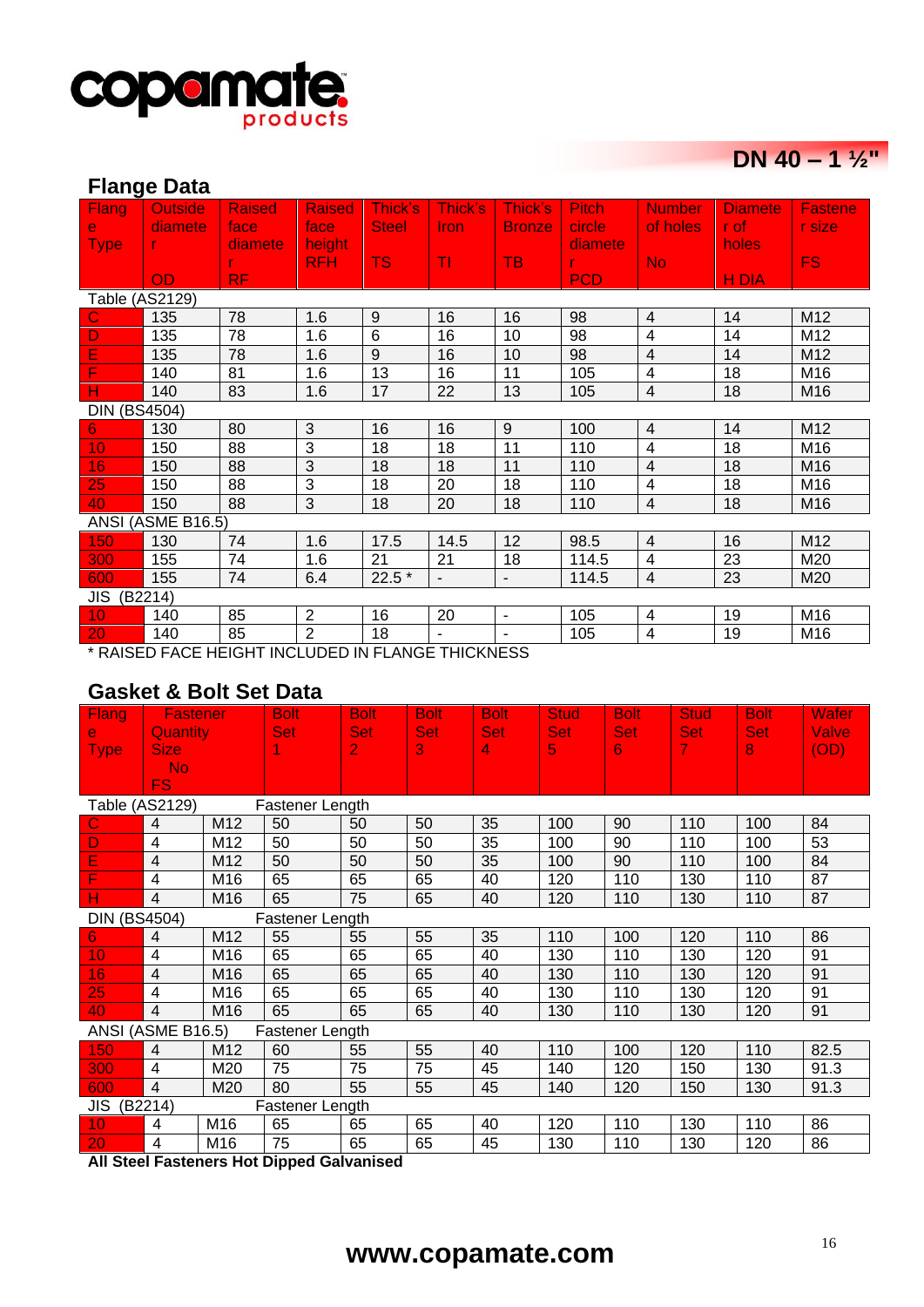

*DN 50 - 2"* 

### *Flange Data*

| Flange              | <b>Outside</b>    | <b>Raised</b> | <b>Raised</b>               | <b>Thick's</b> | Thick's                      | <b>Thick's</b>           | <b>Pitch</b> | <b>Number</b>    | <b>Diameter</b> | Fastener        |
|---------------------|-------------------|---------------|-----------------------------|----------------|------------------------------|--------------------------|--------------|------------------|-----------------|-----------------|
| <b>Type</b>         | diameter          | face          | face                        | <b>Steel</b>   | Iron.                        | <b>Bronze</b>            | circle       | of holes         | of holes        | <b>size</b>     |
|                     |                   | diameter      | height                      |                |                              |                          | diameter     |                  |                 |                 |
|                     | OD.               | RF            | <b>RFH</b>                  | TS.            | $T\Gamma$                    | TB.                      | <b>PCD</b>   | No.              | H DIA           | FS.             |
| Table (AS2129)      |                   |               |                             |                |                              |                          |              |                  |                 |                 |
| $\overline{C}$      | 150               | 90            | 1.6                         | 10             | 19                           | 19                       | 114          | $\boldsymbol{4}$ | 18              | M16             |
| D                   | 150               | 90            | 1.6                         | 8              | 17                           | 10                       | 114          | $\overline{4}$   | 18              | M16             |
| E                   | 150               | 90            | 1.6                         | 10             | 19                           | 10                       | 114          | $\overline{4}$   | 18              | M <sub>16</sub> |
| F                   | 165               | 103           | 1.6                         | 16             | 19                           | 11                       | 127          | $\overline{4}$   | 18              | M16             |
| Н                   | 165               | 102           | 1.6                         | 19             | 25                           | 13                       | 127          | $\overline{4}$   | 18              | M16             |
| <b>DIN (BS4504)</b> |                   |               |                             |                |                              |                          |              |                  |                 |                 |
| 6                   | 140               | 90            | 3                           | 16             | 16                           | 11                       | 110          | $\overline{4}$   | 14              | M12             |
| 10                  | 165               | 102           | 3                           | 20             | 20                           | 13                       | 125          | $\overline{4}$   | 18              | M16             |
| 16                  | 165               | 102           | 3                           | 20             | 20                           | 13                       | 125          | $\overline{4}$   | 18              | M16             |
| 25                  | 165               | 102           | 3                           | 20             | 22                           | 20                       | 125          | $\overline{4}$   | 18              | M16             |
| 40                  | 165               | 102           | 3                           | 20             | 22                           | 20                       | 125          | $\boldsymbol{4}$ | 18              | M <sub>16</sub> |
|                     | ANSI (ASME B16.5) |               |                             |                |                              |                          |              |                  |                 |                 |
| 150                 | 150               | 92            | 1.6                         | 19             | 16                           | 13                       | 120.5        | $\overline{4}$   | 20              | M <sub>16</sub> |
| 300                 | 165               | 92            | 1.6                         | 22.5           | 22.5                         | 19.                      | 127          | 8                | 20              | M16             |
| 600                 | 165               | 92            | 6.4                         | $25.5*$        | $\overline{\phantom{a}}$     | $\overline{\phantom{a}}$ | 127          | 8                | 20              | M <sub>16</sub> |
| JIS (B2214)         |                   |               |                             |                |                              |                          |              |                  |                 |                 |
| 10                  | 155               | 100           | $\mathfrak{p}$              | 16             | 20                           |                          | 120          | $\overline{4}$   | 19              | M <sub>16</sub> |
| 20                  | 155               | 100           | $\mathcal{Z}_{\mathcal{C}}$ | 18             | $\qquad \qquad \blacksquare$ | $\overline{\phantom{0}}$ | 120          | 8                | 19              | M16             |

*\* RAISED FACE HEIGHT INCLUDED IN FLANGE THICKNESS*

### *Gasket & Bolt Set Data*

| Flange              | Fastener              |                 | <b>Bolt</b>     | <b>Bolt</b>                 | <b>Bolt</b> | <b>Bolt</b> | <b>Stud</b> | Bolt       | <b>Stud</b>   | <b>Bolt</b> | Wafer |
|---------------------|-----------------------|-----------------|-----------------|-----------------------------|-------------|-------------|-------------|------------|---------------|-------------|-------|
| <b>Type</b>         |                       | Quantity Size   | <b>Set</b>      | <b>Set</b>                  | <b>Set</b>  | <b>Set</b>  | <b>Set</b>  | <b>Set</b> | <b>Set</b>    | <b>Set</b>  | Valve |
|                     | <b>No</b>             |                 |                 | $\mathcal{L}_{\mathcal{L}}$ | 3           | 4           | 5           | 6          | $\mathcal{T}$ | 8           | (OD)  |
|                     | FS                    |                 |                 |                             |             |             |             |            |               |             |       |
|                     | <i>Table (AS2129)</i> |                 | Fastener Length |                             |             |             |             |            |               |             |       |
| C                   | $\overline{4}$        | M <sub>16</sub> | 55              | 65                          | 65          | 35          | 110         | 100        | 120           | 100         | 96    |
| D                   | $\overline{4}$        | M16             | 55              | 65                          | 55          | 35          | 110         | 100        | 120           | 100         | 96    |
| E                   | $\overline{4}$        | M16             | 55              | 65                          | 65          | 35          | 110         | 100        | 120           | 100         | 96    |
| F                   | $\overline{4}$        | M16             | 65              | 65                          | 65          | 40          | 120         | 110        | 130           | 110         | 109   |
| Н                   | $\overline{4}$        | M <sub>16</sub> | 75              | 75                          | 75          | 40          | 130         | 110        | 130           | <i>120</i>  | 109   |
| <b>DIN (BS4504)</b> |                       |                 | Fastener Length |                             |             |             |             |            |               |             |       |
| 6.                  | $\overline{4}$        | M <sub>12</sub> | 55              | 55                          | 55          | 35          | 110         | 100        | 120           | 110         | 96    |
| 10                  | $\overline{4}$        | M16             | 75              | 75                          | 65          | 40          | 130         | 110        | 140           | 120         | 106   |
| 16                  | $\overline{4}$        | M16             | 75              | 75                          | 65          | 40          | 130         | 110        | 140           | 120         | 106   |
| 25                  | $\overline{4}$        | M16             | 75              | 75                          | 75          | 40          | 130         | 110        | 140           | 120         | 106   |
| 40                  | $\overline{4}$        | M <sub>16</sub> | 75              | 75                          | 75          | 40          | 130         | 110        | 140           | 120         | 106   |
|                     | ANSI (ASME B16.5)     |                 | Fastener Length |                             |             |             |             |            |               |             |       |
| <i>150</i>          | $\overline{4}$        | M <sub>16</sub> | 75              | 65                          | 60          | 40          | 130         | 110        | 130           | 120         | 100.5 |
| <i>300</i>          | 8                     | M16             | 75              | 75                          | 75          | 45          | 130         | 120        | 140           | 120         | 107   |
| 600                 | 8                     | M <sub>16</sub> | 80              | 55                          | 55          | 45          | 140         | 120        | 150           | 130         | 107   |
| JIS (B2214)         |                       |                 | Fastener Length |                             |             |             |             |            |               |             |       |
| 10                  | $\overline{4}$        | M16             | 65              | 65                          | 65          | 40          | 120         | 110        | 130           | 110         | 101   |
| 20                  | 8                     | M16             | 65              | 65                          | 65          | 45          | 130         | 110        | 130           | 120         | 101   |

All Steel Fasteners Hot Dipped Galvanised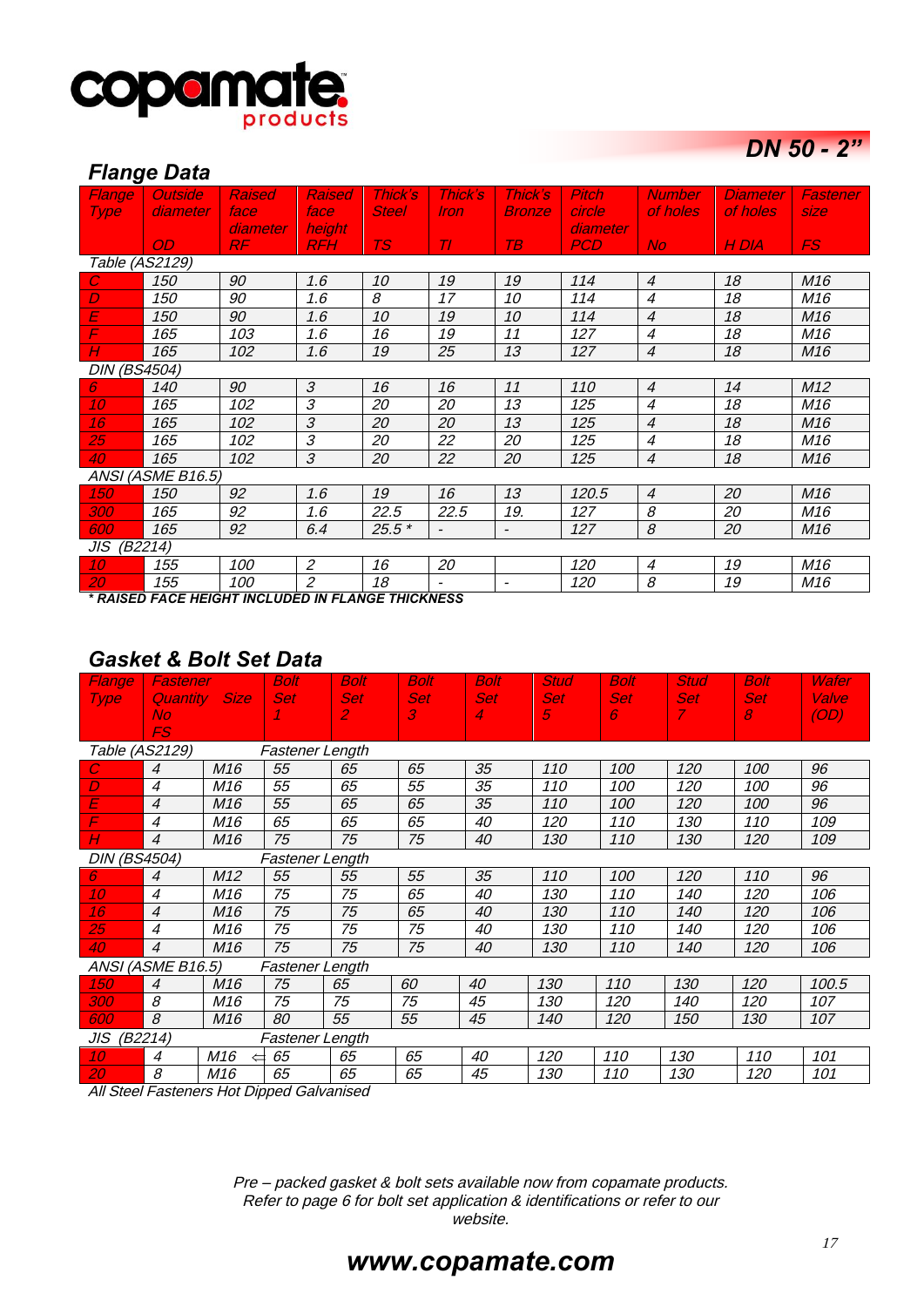

# DN65 –  $2\frac{1}{2}$

### **Flange Data**

| Flange              | <b>Outside</b>    | <b>Raised</b> | <b>Raised</b>  | Thick's         | Thick's        | Thick's                  | <b>Pitch</b>  | <b>Number</b>  | <b>Diameter</b> | <b>Fastener</b> |
|---------------------|-------------------|---------------|----------------|-----------------|----------------|--------------------------|---------------|----------------|-----------------|-----------------|
| Type <sub></sub>    | diameter          | face          | face           | <b>Steel</b>    | <b>Iron</b>    | <b>Bronze</b>            | <b>circle</b> | of holes       | of holes        | size            |
|                     |                   | diameter      | height         |                 |                |                          | diameter      |                |                 |                 |
|                     | <b>OD</b>         | RF.           | <b>RFH</b>     | <b>TS</b>       | TI.            | <b>TB</b>                | <b>PCD</b>    | No.            | H DIA           | FS.             |
| Table (AS2129)      |                   |               |                |                 |                |                          |               |                |                 |                 |
| C                   | 165               | 103           | 1.6            | 8               | 19             | 19                       | 127           | $\overline{4}$ | 18              | M16             |
| D                   | 165               | 103           | 1.6            | $\overline{8}$  | 17             | 11                       | 127           | 4              | 18              | M16             |
| E                   | 165               | 103           | 1.6            | 10              | 19             | 11                       | 127           | $\overline{4}$ | 18              | M16             |
| F                   | 185               | 122           | 1.6            | 16              | 19             | 13                       | 146           | 8              | 18              | M16             |
| н                   | 185               | 114           | 1.6            | 19              | 25             | 14                       | 146           | 8              | 18              | M16             |
| <b>DIN (BS4504)</b> |                   |               |                |                 |                |                          |               |                |                 |                 |
| 6.                  | 160               | 110           | 3              | 16              | 16             | 13                       | 130           | $\overline{4}$ | 14              | M12             |
| 10                  | 185               | 122           | 3              | 20              | 20             | 13                       | 145           | 4              | 18              | M16             |
| 16                  | 185               | 122           | 3              | 20              | 20             | 20                       | 145           | $\overline{4}$ | 18              | M16             |
| 25                  | 185               | 122           | 3              | $\overline{22}$ | 24             | 20                       | 145           | $\overline{8}$ | $\overline{18}$ | M16             |
| 40                  | 185               | 122           | 3              | 22              | 24             | 20                       | 145           | 8              | 18              | M16             |
|                     | ANSI (ASME B16.5) |               |                |                 |                |                          |               |                |                 |                 |
| 150                 | 180               | 105           | 1.6            | 22.5            | 18             | 14.5                     | 139.5         | $\overline{4}$ | 20              | M16             |
| 300                 | 190               | 105           | 1.6            | 25.5            | 25.5           | 21                       | 149.0         | 8              | 23              | M20             |
| 600                 | 190               | 105           | 6.4            | $29*$           |                | $\blacksquare$           | 149.0         | 8              | 23              | M <sub>20</sub> |
| JIS (B2214)         |                   |               |                |                 |                |                          |               |                |                 |                 |
| 10                  | 175               | 120           | $\overline{2}$ | 18              | 22             | $\overline{\phantom{a}}$ | 140           | 4              | 19              | M16             |
| 20                  | 175               | 120           | $\overline{2}$ | 20              | $\blacksquare$ | $\overline{a}$           | 140           | 8              | 19              | M16             |

**\* RAISED FACE HEIGHT INCLUDED IN FLANGE THICKNESS**

### **Gasket & Bolt Set Data**

| <b>Flange</b>       | <b>Fastener</b>      |                 | <b>Bolt</b>     | <b>Bolt</b> | <b>Bolt</b> | <b>Bolt</b> | <b>Stud</b> | <b>Bolt</b> | <b>Stud</b> | <b>Bolt</b> | Wafer |
|---------------------|----------------------|-----------------|-----------------|-------------|-------------|-------------|-------------|-------------|-------------|-------------|-------|
| <b>Type</b>         | <b>Quantity Size</b> |                 | <b>Set</b>      | <b>Set</b>  | <b>Set</b>  | <b>Set</b>  | <b>Set</b>  | <b>Set</b>  | <b>Set</b>  | Set,        | Valve |
|                     | N <sub>o</sub>       |                 |                 | 2           | 3           | 4           | 5           | 6           | 7.          | 8           | (OD)  |
|                     | <b>FS</b>            |                 |                 |             |             |             |             |             |             |             |       |
| Table (AS2129)      |                      |                 | Fastener Length |             |             |             |             |             |             |             |       |
| C                   | $\overline{4}$       | M <sub>16</sub> | 55              | 65          | 65          | 35          | 120         | 100         | 120         | 110         | 109   |
| D                   | 4                    | M16             | 55              | 65          | 55          | 35          | 120         | 100         | 120         | 110         | 109   |
| E                   | $\overline{4}$       | M16             | 55              | 65          | 65          | 35          | 120         | 100         | 120         | 110         | 109   |
|                     | 8                    | M16             | 65              | 65          | 65          | 40          | 120         | 110         | 130         | 110         | 128   |
| н                   | 8                    | M16             | 75              | 75          | 75          | 40          | 130         | 110         | 140         | 120         | 128   |
| <b>DIN (BS4504)</b> |                      |                 | Fastener Length |             |             |             |             |             |             |             |       |
| 6.                  | $\overline{4}$       | M12             | 55              | 55          | 55          | 40          | 110         | 100         | 120         | 110         | 116   |
| 10                  | $\overline{4}$       | M16             | 75              | 50          | 45          | 45          | 130         | 120         | 140         | 120         | 126   |
| 16                  | $\overline{4}$       | M16             | 75              | 75          | 65          | 45          | 130         | 120         | 140         | 120         | 126   |
| 25                  | 8                    | M16             | 75              | 75          | 75          | 45          | 140         | 120         | 140         | 130         | 126   |
| 40                  | 8                    | M16             | 75              | 75          | 75          | 45          | 140         | 120         | 140         | 130         | 126   |
|                     | ANSI (ASME B16.5)    |                 | Fastener Length |             |             |             |             |             |             |             |       |
| 150                 | $\overline{4}$       | M <sub>16</sub> | 75              | 75          | 65          | 45          | 140         | 120         | 140         | 130         | 119.5 |
| 300                 | 8                    | M20             | 90              | 90          | 80          | 50          | 150         | 130         | 175         | 140         | 126   |
| 600                 | 8                    | M <sub>20</sub> | 100             | 65          | 65          | 55          | 175         | 140         | 175         | 140         | 126   |
| JIS<br>(B2214)      |                      |                 | Fastener Length |             |             |             |             |             |             |             |       |
| 10                  | $\overline{4}$       | M16             | 65              | 65          | 65          | 45          | 130         | 110         | 130         | 120         | 121   |
| 20                  | 8                    | M16             | 75              | 75          | 65          | 50          | 130         | 120         | 140         | 120         | 121   |

`All Steel Fasteners Hot Dipped Galvanised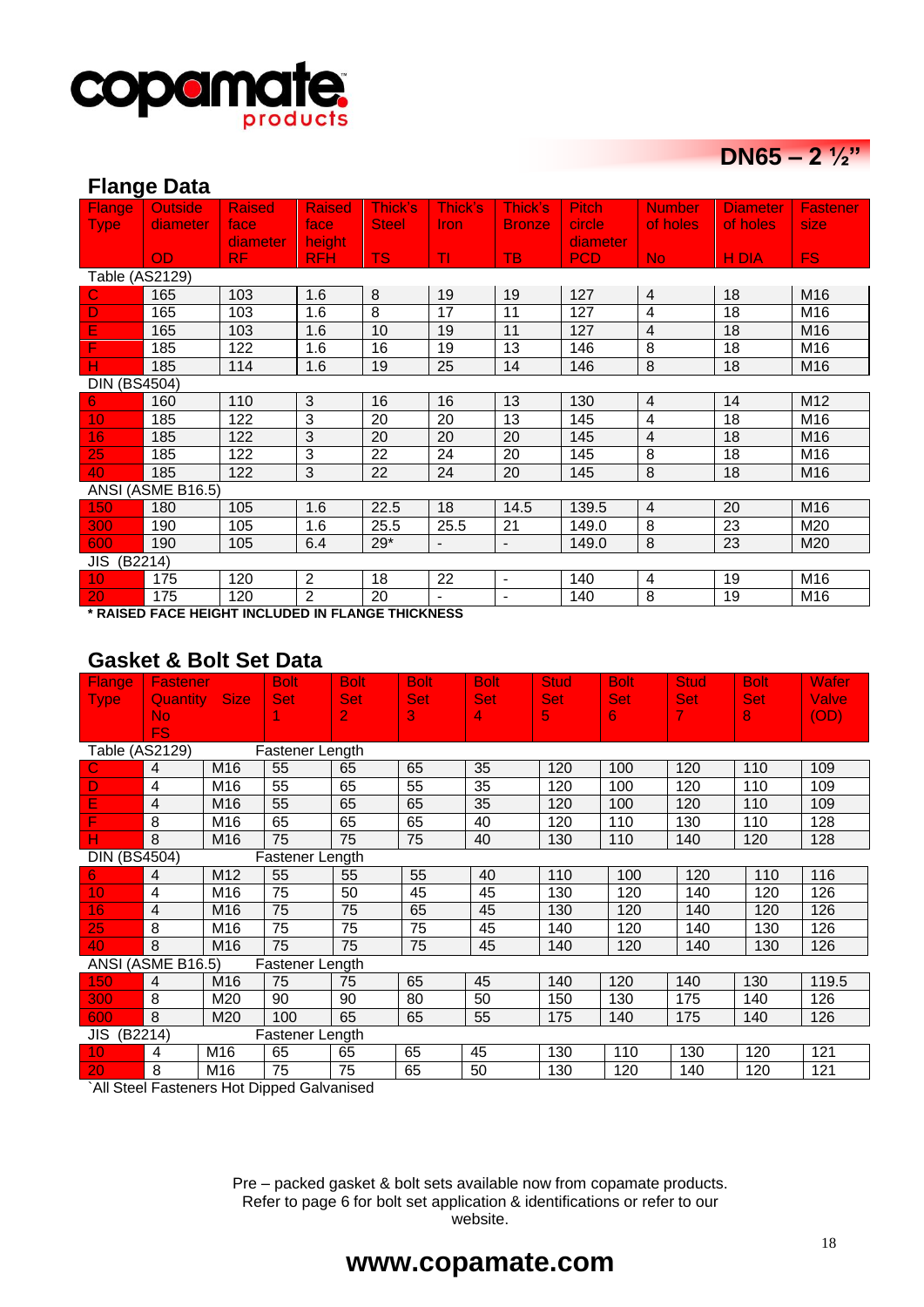

| $DN80 - 3"$ |  |
|-------------|--|
|-------------|--|

| $U\cdot UU = U$<br><b>Flange Data</b> |                                                   |               |                |              |                          |                |              |                          |                |                |  |  |
|---------------------------------------|---------------------------------------------------|---------------|----------------|--------------|--------------------------|----------------|--------------|--------------------------|----------------|----------------|--|--|
| <b>Flang</b>                          | <b>Outside</b>                                    | <b>Raised</b> | <b>Raised</b>  | Thick's      | Thick's                  | Thick's        | <b>Pitch</b> | <b>Number</b>            | <b>Diamete</b> | <b>Fastene</b> |  |  |
| $\mathbf{e}$                          | diamete                                           | face          | face           | <b>Steel</b> | Iron                     | <b>Bronze</b>  | circle       | of holes                 | r of           | r size         |  |  |
| <b>Type</b>                           |                                                   | diamete       | height         |              |                          |                | diamete      |                          | holes          |                |  |  |
|                                       |                                                   | r.            | <b>RFH</b>     | <b>TS</b>    | TI                       | <b>TB</b>      |              | <b>No</b>                |                | <b>FS</b>      |  |  |
|                                       | OD                                                | <b>RF</b>     |                |              |                          |                | <b>PCD</b>   |                          | <b>HDIA</b>    |                |  |  |
| Table (AS2129)                        |                                                   |               |                |              |                          |                |              |                          |                |                |  |  |
| C                                     | 185                                               | 122           | 1.6            | 11           | 19                       | 19             | 146          | 4                        | 18             | M16            |  |  |
| D                                     | 185                                               | 122           | 1.6            | 10           | 19                       | 13             | 146          | 4                        | 18             | M16            |  |  |
| Ε                                     | 185                                               | 122           | 1.6            | 11           | 19                       | 13             | 146          | $\overline{\mathcal{L}}$ | 18             | M16            |  |  |
| F                                     | 205                                               | 141           | 1.6            | 16           | 19                       | 14             | 165          | $\overline{8}$           | 18             | M16            |  |  |
| н                                     | 205                                               | 127           | 1.6            | 22           | 29                       | 16             | 165          | $\overline{8}$           | 18             | M16            |  |  |
| <b>DIN</b> (BS4504)                   |                                                   |               |                |              |                          |                |              |                          |                |                |  |  |
| 6                                     | 190                                               | 128           | 3              | 18           | 18                       | 13             | 150          | $\overline{4}$           | 18             | M16            |  |  |
| 10                                    | 200                                               | 138           | 3              | 20           | 22                       | 13             | 160          | 8                        | 18             | M16            |  |  |
| 16                                    | 200                                               | 138           | 3              | 20           | 22                       | 20             | 160          | 8                        | 18             | M16            |  |  |
| 25                                    | 200                                               | 138           | 3              | 24           | 26                       | 22             | 160          | 8                        | 18             | M16            |  |  |
| 40                                    | 200                                               | 138           | 3              | 24           | 26                       | 22             | 160          | $\,8\,$                  | 18             | M16            |  |  |
|                                       | ANSI (ASME B16.5)                                 |               |                |              |                          |                |              |                          |                |                |  |  |
| 150                                   | 190                                               | 127           | 1.6            | 24           | 19.                      | 16             | 152.5        | $\overline{4}$           | 20             | M16            |  |  |
| 300                                   | 210                                               | 127           | 1.6            | 28.5         | 28.5                     | 23.5           | 168.5        | 8                        | 23             | M20            |  |  |
| 600                                   | 210                                               | 127           | 6.4            | $32*$        | $\overline{\phantom{a}}$ | $\blacksquare$ | 168.5        | 8                        | 23             | M20            |  |  |
| JIS (B2214)                           |                                                   |               |                |              |                          |                |              |                          |                |                |  |  |
| 10                                    | 185                                               | 130           | $\overline{2}$ | 18           | 22                       | $\blacksquare$ | 150          | 8                        | 19             | M16            |  |  |
| 20                                    | 200                                               | 135           | $\overline{2}$ | 22           |                          | $\blacksquare$ | 160          | 8                        | 23             | M20            |  |  |
|                                       | * RAISED FACE HEIGHT INCLUDED IN ELANGE THICKNESS |               |                |              |                          |                |              |                          |                |                |  |  |

**\* RAISED FACE HEIGHT INCLUDED IN FLANGE THICKNESS**

## **Gasket & Bolt Set Data**

| <b>Flang</b>        | <b>Fastener</b>   |                 | <b>Bolt</b>     | <b>Bolt</b>    | <b>Bolt</b>     | <b>Bolt</b> | <b>Stud</b> | <b>Bolt</b> | <b>Stud</b> | <b>Bolt</b> | Wafer |
|---------------------|-------------------|-----------------|-----------------|----------------|-----------------|-------------|-------------|-------------|-------------|-------------|-------|
| e                   | <b>Quantity</b>   | <b>Size</b>     | <b>Set</b>      | <b>Set</b>     | <b>Set</b>      | <b>Set</b>  | <b>Set</b>  | <b>Set</b>  | <b>Set</b>  | <b>Set</b>  | Valve |
| <b>Type</b>         | No.               | <b>FS</b>       | 1               | $\overline{2}$ | 3               | 4           | 5           | 6           | 7           | 8           | (OD)  |
|                     |                   |                 |                 |                |                 |             |             |             |             |             |       |
| Table (AS2129)      |                   |                 | Fastener Length |                |                 |             |             |             |             |             |       |
| C                   | $\overline{4}$    | M16             | 55              | 65             | 65              | 35          | 120         | 100         | 140         | 120         | 128   |
| D                   | $\overline{4}$    | M16             | 55              | 65             | 65              | 35          | 120         | 100         | 140         | 120         | 128   |
| E                   | $\overline{4}$    | M16             | 55              | 65             | 65              | 35          | 120         | 100         | 140         | 120         | 128   |
| F                   | 8                 | M16             | 65              | 65             | 65              | 40          | 120         | 110         | 150         | 130         | 147   |
| н                   | 8                 | M <sub>16</sub> | 75              | 80             | 80              | 45          | 140         | 120         | 160         | 140         | 147   |
| <b>DIN (BS4504)</b> |                   |                 | Fastener Length |                |                 |             |             |             |             |             |       |
| 6                   | 4                 | M <sub>16</sub> | 65              | 75             | 65              | 40          | 130         | 110         | 150         | 140         | 131   |
| 10                  | 8                 | M16             | 75              | 75             | 75              | 45          | 130         | 120         | 175         | 140         | 141   |
| 16                  | 8                 | M16             | 75              | 75             | 75              | 45          | 130         | 120         | 175         | 140         | 141   |
| 25                  | 8                 | M16             | 80              | 80             | 80              | 45          | 140         | 120         | 175         | 140         | 141   |
| 40                  | 8                 | M16             | 80              | 80             | 80              | 45          | 140         | 120         | 175         | 150         | 141   |
|                     | ANSI (ASME B16.5) |                 | Fastener Length |                |                 |             |             |             |             |             |       |
| 150                 | $\overline{4}$    | M <sub>16</sub> | 80              | 75             | 75              | 45          | 140         | 120         | 175         | 150         | 132.5 |
| 300                 | 8                 | M20             | 90              | 90             | 90              | 50          | 175         | 140         | 200         | 175         | 145.5 |
| 600                 | 8                 | M20             | 100             | 65             | 65              | 55          | 175         | 140         | 200         | 175         | 145.5 |
| <b>JIS</b> (B2214)  |                   |                 | Fastener Length |                |                 |             |             |             |             |             |       |
| 10                  | 8                 | M <sub>16</sub> | 70              | 65             | $65 \leftarrow$ | 45          | 130         | 110         | 150         | 140         | 131   |
| 20                  | 8                 | M23             | 80              | 75             | 75              | 50          | 140         | 120         | 175         | 150         | 137   |

**All Steel Fasteners Hot Dipped Galvanised**